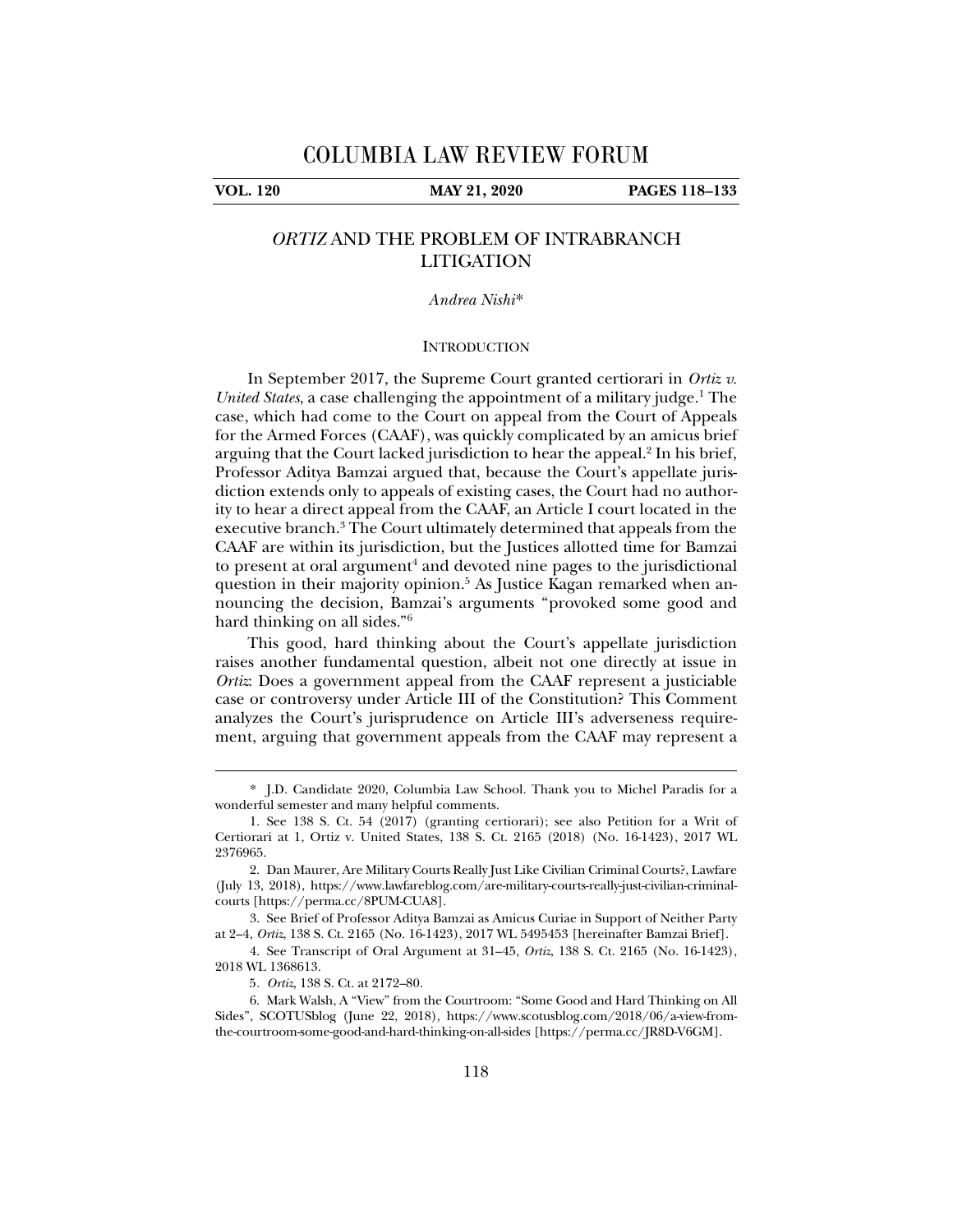form of non-justiciable intrabranch litigation. Part I provides background on the structure of the CAAF and introduces the problem posed by government appeals from this tribunal to the Supreme Court. Part II explores the Court's jurisprudence, as well as current scholarship, on intrabranch litigation and the requirement of adverse parties. Finally, Part III returns to *Ortiz* to examine how the Court's recent characterization of the military justice system may reconcile the doctrinal and theoretical issues presented in the preceding sections. Although the Court in *Ortiz* did not address this broader justiciability issue, the majority's focus on the judicial nature of the CAAF provides a path to finding a justiciable controversy in government appeals from the CAAF. Moreover, the decision in *Ortiz* suggests that the Court is increasingly willing to approach questions of military justice from a functionalist perspective, undermining the unitary executive theory and minimizing the importance of original understanding when it comes to this tribunal.

# I. THE CAAF AND SUPREME COURT REVIEW

#### A. *Article I Status*

The Court of Appeals for the Armed Forces, formerly known as the Court of Military Appeals,<sup>7</sup> was established in 1950 with the passage of the Uniform Code of Military Justice (UCMJ).<sup>8</sup> The CAAF is the apex court of the military justice system, hearing appeals from the Courts of Criminal Appeals, which in turn review court-martial proceedings from each branch of the armed forces.<sup>9</sup> In 1968, Congress formally established the CAAF as an Article I court located "for administrative purposes only" within the Department of Defense,<sup>10</sup> remarking on the need to clearly distinguish the court from the executive branch.<sup>11</sup> As the Senate report on the bill explained, the change was intended to counter "contentions that the court . . . is an instrumentality of the executive branch."12 Likewise, testimony before the House by the court's Chief Judge explained that the

 10. U.S. Court of Military Appeals Establishment Act, Pub. L. No. 90-340, 82 Stat. 178 (1968) (codified at 10 U.S.C. § 941).

 <sup>7.</sup> Defense Conversion, Reinvestment, and Transition Assistance Amendments of 1994, Pub. L. No. 103-337, § 924, 108 Stat. 2663 (codified in scattered titles of the U.S.C.).

 <sup>8.</sup> Uniform Code of Military Justice, Pub. L. No. 81-506, art. 67(a)(1), 64 Stat. 107, 129 (1950) (codified at 10 U.S.C. §§ 801–946 (2018)).

 <sup>9. 10</sup> U.S.C. §§ 866–867. Court-martial proceedings, as distinguished from criminal trials, are internal military disciplinary trials for violations of military law. See Joint Serv. Comm. on Military Justice, Manual for Courts-Martial, United States, at I-1 (2019 ed.), https://www.loc.gov/rr/frd/Military\_Law/pdf/MCM-2019.pdf [https://perma.cc/K6BE-V3RK]. As the Manual for Courts-Martial explains, "The purpose of military law is to promote justice, to assist in maintaining good order and discipline in the armed forces, to promote efficiency and effectiveness in the military establishment, and thereby to strengthen the national security of the United States." Id.

 <sup>11.</sup> See, e.g., S. Rep. No. 90-806, at 2 (1967).

 <sup>12.</sup> Id.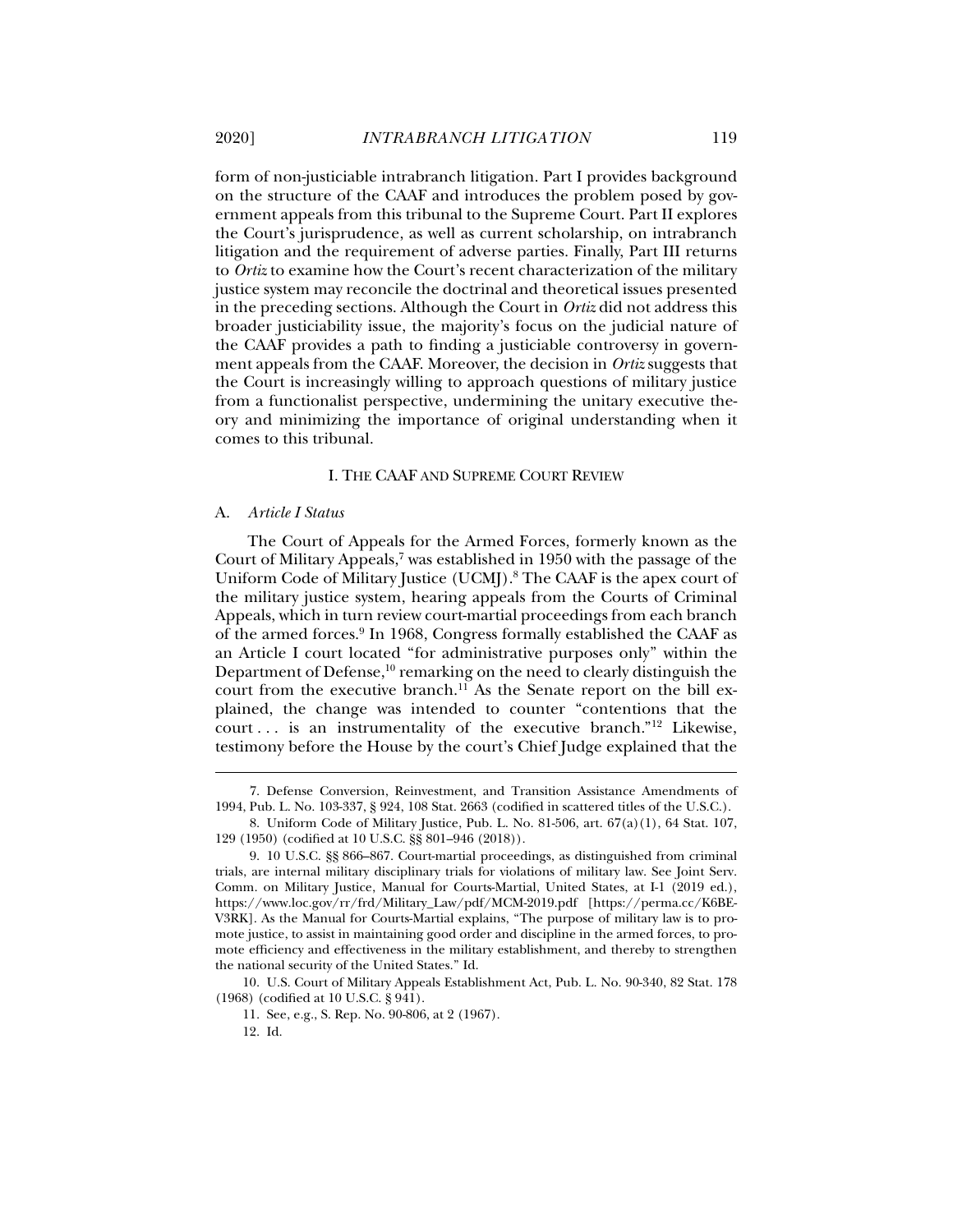establishment of the CAAF as an Article I tribunal was necessary to "increase[] its standing and prestige in the judicial hierarchy and, by implication, give[] it the full powers of a U.S. court."13

Article I courts, which fall within the broader category of legislative courts established by Congress outside of the Article III judicial system, adjudicate a wide range of issues, including taxation, bankruptcy, and military discipline.14 Military courts, despite exclusively adjudicating issues related to private rights, have traditionally been exempt from the requirements of Article III based on the constitutional separation of military and civilian justice and the unique administrative concerns of military discipline.15 Because of the unique nature of military justice, Article III courts were considered an inappropriate forum for deciding the matters of military discipline typically before a court-martial.16 As the Court noted in an early discussion of the constitutional foundations of military justice, the system of military discipline is rooted in Articles  $I^{17}$  and  $II$ ,<sup>18</sup> not the judicial power of Article III; "indeed, . . . the two powers are entirely independent

 15. See Nelson, supra note 14, at 576 ("[T]he nineteenth-century Supreme Court understood Article III to address only the *civilian* judicial power."); see also Stephen I. Vladeck, Military Courts and Article III, 103 Geo. L.J. 933, 939–50 (2015) (describing the philosophical, legal, and remedial justifications for separating the military justice system from civilian Article III courts).

 <sup>13.</sup> H.R. Rep. No. 96-1480, at 3 (1968).

 <sup>14.</sup> See William Baude, Adjudication Outside Article III, 133 Harv. L. Rev. 1511, 1558 (2020). Historically, the Court has permitted matters involving "public rights," which were seen as involving rights belonging "to the public as a whole," to be adjudicated outside of Article III courts, as compared to matters of private right, which involve only the interests of the individuals party to the litigation and are traditionally resolved in Article III tribunals. See Caleb Nelson, Adjudication in the Political Branches, 107 Colum. L. Rev. 559, 566 (2007). The distinction between public and private rights has evolved over time, but one consensus has been that the political branches have power to determine how issues of public right are to be resolved, whereas matters of private right require an exercise of judicial power that cannot be vested outside of an Article III court. See id. at 568–75. However, the Court has recognized a number of exceptions to this requirement, permitting non-Article III territorial courts, D.C. courts, and military courts to resolve private rights issues. See N. Pipeline Constr. Co. v. Marathon Pipe Line Co., 458 U.S. 50, 63–76 (1982). Unlike matters of public right, which do not require an exercise of judicial power, private rights may be dealt with in these non-Article III tribunals because they represent an exercise of judicial power that is exempt from the requirements of Article III. See Nelson, supra, at 575–76.

 <sup>16.</sup> See James E. Pfander, Article I Tribunals, Article III Courts, and the Judicial Power of the United States, 118 Harv. L. Rev. 643, 754 (2004) ("Courts-martial were not seen as exercising the judicial power of civilian courts; they were creatures of Congress and the military . . . ."). Whereas territorial courts were historically allowed to operate outside of Article III based on the lack of federal rights to be adjudicated, see id. at 706–15, or Congress's police powers over territorial jurisdiction, see Vladeck, supra note 15, at 970–73, courtsmartial were seen at the Founding as necessarily operating outside of the civilian justice system. See Pfander, supra, at 716.

 <sup>17.</sup> U.S. Const. art. I, § 8 ("The Congress shall have Power . . . [t]o make Rules for the Government and Regulation of the land and naval Forces . . . .").

 <sup>18.</sup> Id. art. II, § 2, cl. 1 ("The President shall be Commander in Chief of the Army and Navy of the United States . . . .").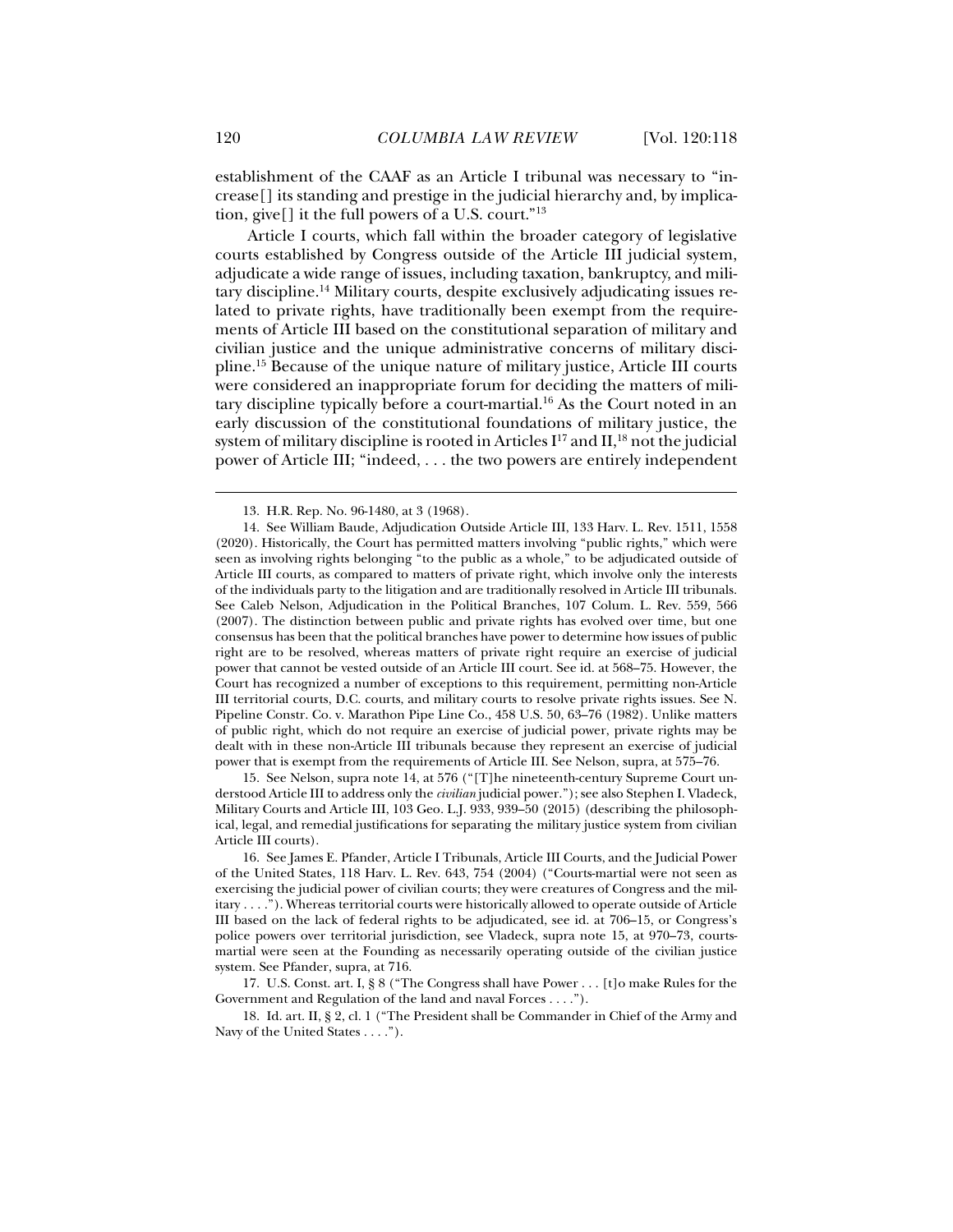of each other."19 The Supreme Court has long maintained this view, explaining that "[t]he need . . . for a special and exclusive system of military justice[] is too obvious to require extensive discussion."20

# B. *Supreme Court Review*

In 1983, Congress passed the Military Justice Act, which provides for discretionary Supreme Court review of CAAF decisions.21 The legislative history of the Act reveals that, in providing for Supreme Court review, Congress explicitly intended to allow the government, rather than only the servicemember, to appeal adverse rulings from the CAAF to an Article III court.22 This decision was motivated in part by concerns that servicemembers had access to judicial review through collateral habeas attack, but the government had no similar mechanism to challenge CAAF decisions.23 Further concern that the CAAF was operating as an independent judicial body without Supreme Court supervision or Presidential oversight also drove Congress to  $act.^{24}$  As the Senate report noted, the CAAF had "demonstrated a willingness to strike down provisions of the Manual for Courts-Martial and departmental regulations."25 The President's only recourse in these instances was to seek an amendment of the relevant rule or statute, which created a problem of executive control.<sup>26</sup> By granting the executive branch a path to Supreme Court review, Congress took what it believed to be a "logical step in the evolution of the military justice system," furthering "the rights of servicemembers, the prerogatives of commanders, and the public perception of the fairness and effectiveness of the military justice system."27

 <sup>19.</sup> Dynes v. Hoover, 61 U.S. (20 How.) 65, 78–79 (1857); see also Vladeck, supra note 15, at 953 (explaining that these constitutional bases for separating military justice from Article III adjudication "only became more ingrained in the Court's jurisprudence over time," becoming "especially pronounced after World War II").

 <sup>20.</sup> Chappell v. Wallace, 462 U.S. 296, 300 (1983).

 <sup>21.</sup> Military Justice Act of 1983, Pub. L. No. 98-209, 97 Stat. 1393, 1406 (codified in scattered titles of the U.S.C.).

 <sup>22.</sup> See S. Rep. No. 98-53, at 8 (1983).

 <sup>23.</sup> See id. at 9 ("[T]he accused, but not the government, may initiate actions involving military justice issues which eventually might gain the Supreme Court's review. It is the committee's view that is an unsatisfactory way to manage a system of judicial review.").

 <sup>24.</sup> See id. ("There is no other agency of government whose regulations can be ruled to be unconstitutional by a judicial body that is not subject to review by the Supreme Court.").

 <sup>25.</sup> Id.

<sup>26.</sup> See id. ("[T]he Court . . . can render a decision . . . interpreting a rule or statute in a manner that the President, on an issue vital to military discipline, might consider inconsistent with the intent of Congress or the views of the Supreme Court, but he could not obtain Supreme Court review.").

 <sup>27.</sup> Id. at 32–33. The House report indicates similar concerns about efficiency, command control, and legal expertise in the CAAF. H.R. Rep. No. 98-549, at 13 (1983).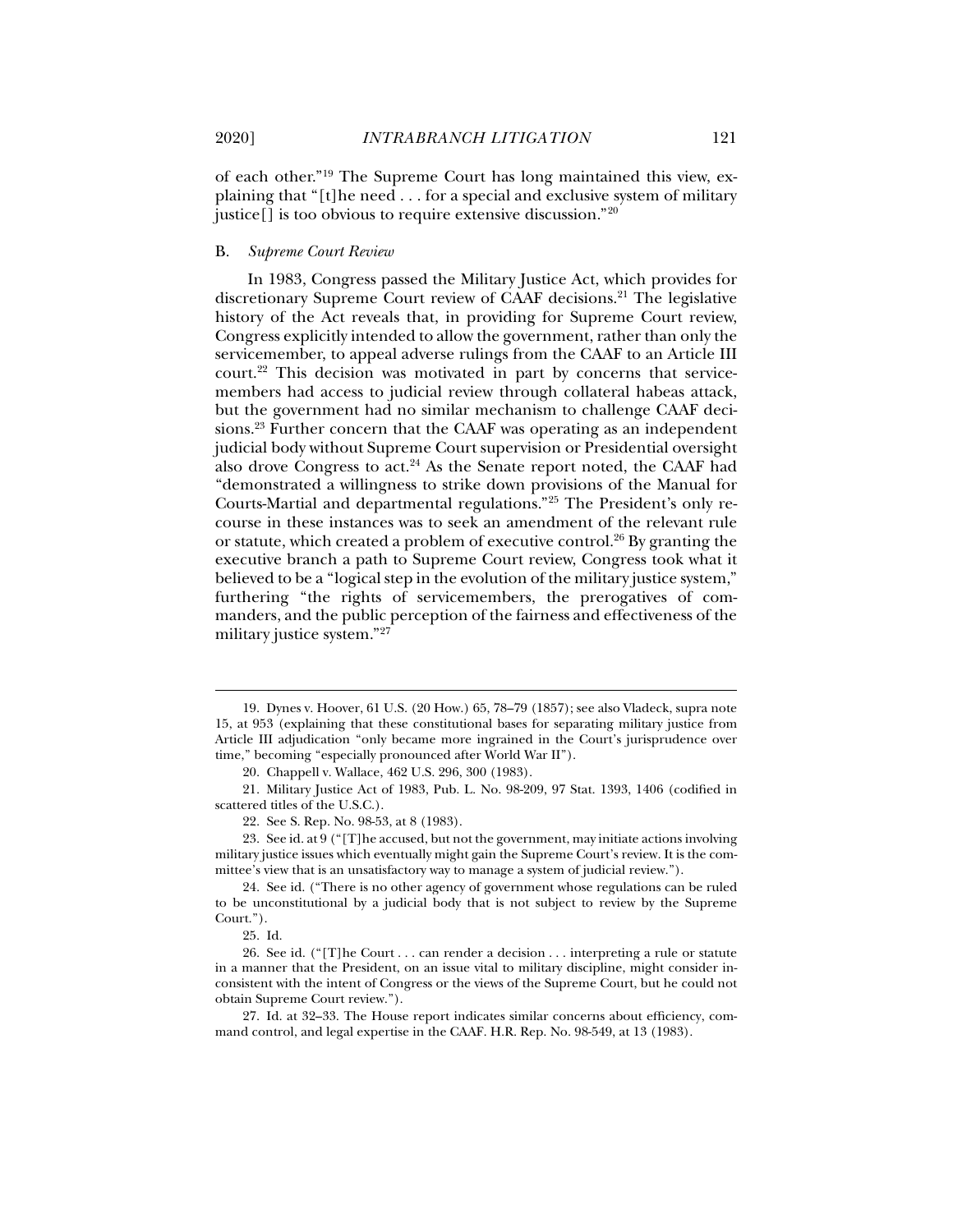#### C. *The* Edmond *Decision*

A few years later, the Supreme Court characterized the CAAF in a way that contradicts the legislative history of both the Military Justice Act and the CAAF's establishment as an Article I court. In *Edmond v. United States*, a servicemember challenged the constitutionality of the appointment of members of an intermediate military court, which turned on whether the intermediate judges were principal or inferior officers.28 Because the CAAF was required to review certain cases from the intermediate tribunal and had the power to reverse its decisions, the intermediate judges were found to be inferior officers.29 In reaching this conclusion, the Court determined that the CAAF was an "Executive Branch entity" with the power to render final decisions on behalf of the United States.30 Quoting the UCMJ, the Court explained that "[a]lthough the statute does not specify the court's 'location' for nonadministrative purposes, other provisions . . . make clear that it is within the Executive Branch."31 This reading presents a sharp contrast with the legislative history of the UCMJ; in fact, the specification that the court was "established under article I . . . and located for administrative purposes only in the Department of Defense," was apparently intended to prevent the exact interpretation the Court gave to this provision.32

The Court's characterization of the CAAF as an executive branch entity in *Edmond* raises an interesting question about the nature of military justice and presidential control. Given that the CAAF is located squarely within the executive branch and its decisions are final, any appeal brought by the Solicitor General from the CAAF appears to present an instance of intrabranch litigation, which has historically been barred under Article III's case-or-controversy requirement.<sup>33</sup> In the next Part, this Comment

 30. Id. at 664–65. The Court emphasized the fact that the intermediate court could not render a final decision against the wishes of the CAAF, characterizing the members of the CAAF as "Executive officers" who oversaw and implemented the decisions of the intermediate military tribunal. See id. ("What is significant is that the judges of the Court of Criminal Appeals have no power to render a final decision on behalf of the United States unless permitted to do so by other Executive officers.").

31. Id. at 664 n.2 (quoting 10 U.S.C. § 941 (1994)).

 32. See U.S. Court of Military Appeals Establishment Act, Pub. L. No. 90-340, 82 Stat. 178 (1968) (codified at 10 U.S.C. § 941 (2018)); S. Rep. No. 90-806, at 2 (1967) (explaining that these changes in the statutory text were "intended to counter contentions that the court is an instrumentality of the executive branch or . . . an administrative agency within the Department of Defense").

 33. See infra notes 50–70 and accompanying text. While the Court does not exercise its appellate jurisdiction over the CAAF frequently, the question is not an entirely theoretical one. Since the passage of the Military Justice Act of 1983, the Supreme Court has granted certiorari in ten appeals from the CAAF, three of which were appeals brought by the government after the CAAF found in favor of the servicemember. See Ortiz v. United States, 138 S. Ct. 2165 (2018); United States v. Denedo, 556 U.S. 904 (2009); Clinton v. Goldsmith, 526 U.S. 529 (1999); United States v. Scheffer, 523 U.S. 303 (1998); *Edmond*, 520 U.S. 651;

 <sup>28.</sup> See 520 U.S. 651, 658–66 (1999).

 <sup>29.</sup> See id. at 664–66.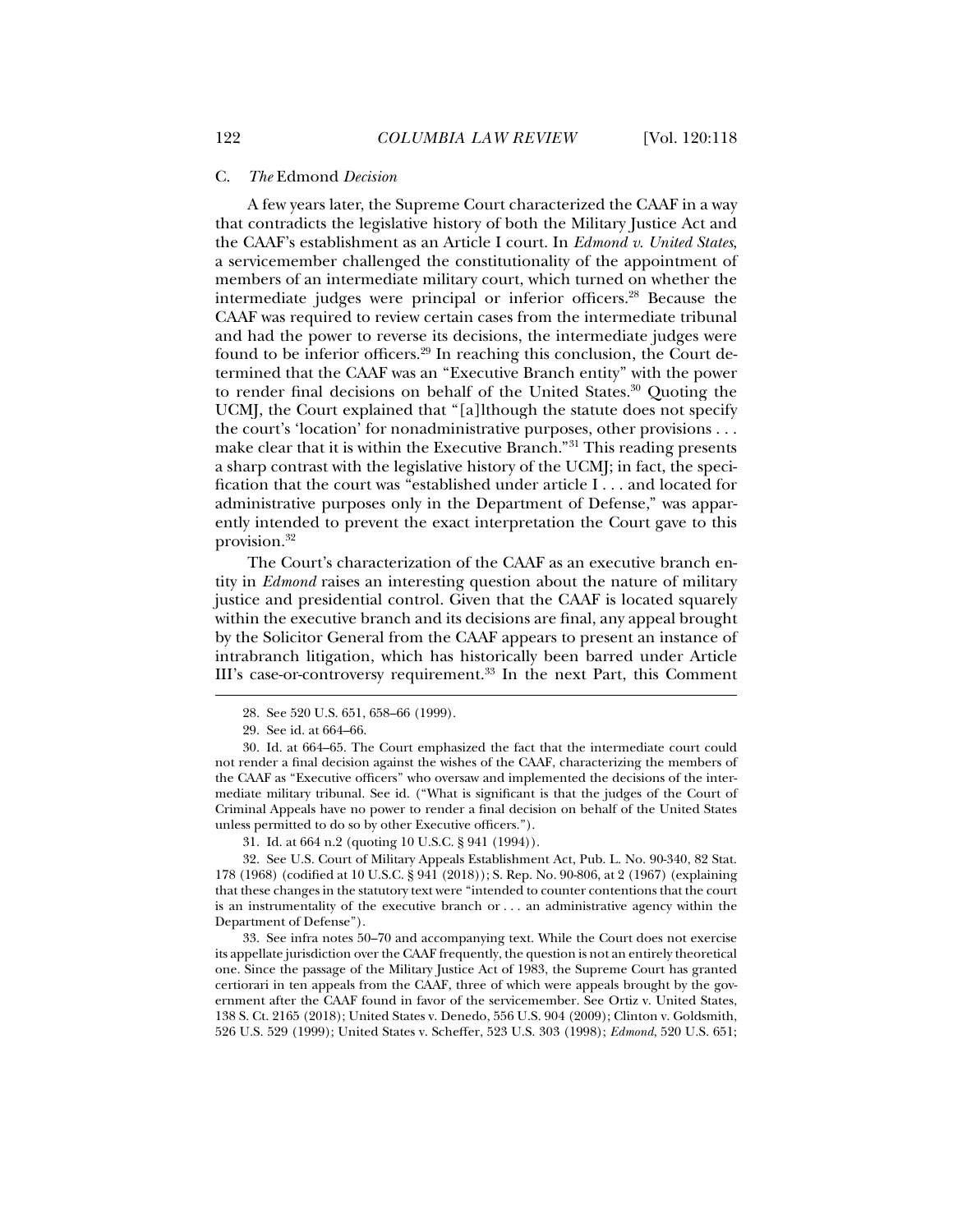explores the doctrinal and theoretical underpinnings of the bar on intrabranch litigation to better understand the constitutional implications of government appeals from the CAAF.

### II. THE *MUSKRAT* PROBLEM

### A. *The Adversarial Nature of Cases and Controversies*

At the heart of the problem raised by government appeals from the CAAF is the case-or-controversy requirement of Article III, which limits the judicial power to justiciable disputes between adverse parties.<sup>34</sup> The Court articulated this requirement in *Muskrat v. United States*, 35 explaining that Article III "implies the existence of present or possible adverse parties, whose contentions are submitted to the court for adjudication."36 The Court expounded on the Article III adverseness requirement more than fifty years later in *Flast v. Cohen*, which involved a taxpayer's constitutional challenge to the use of federal funds to finance religious schools.<sup>37</sup> Reading the Case or Controversy Clause as a limit on both the ability of federal courts to act on non-adversarial questions and the role of courts within the constitutional separation of powers,<sup>38</sup> the Court treated the adverseness requirement as an issue of constitutional standing.<sup>39</sup> The requirement of "concrete adverseness," it reasoned, "sharpens the presentation of issues upon which the court so largely depends."40 Ultimately, the taxpayers were found to have standing in part because they would contest the issue "with the necessary adverseness," allowing the case to be "pursued with the necessary vigor to assure that the constitutional challenge will be made in a form traditionally thought to be capable of judicial resolution."41

Loving v. United States, 517 U.S. 748 (1996); Ryder v. United States, 515 U.S. 177 (1995); Davis v. United States, 512 U.S. 452 (1994); Weiss v. United States, 510 U.S. 163 (1994); Solorio v. United States, 483 U.S. 435 (1987). Notably, in the twenty years preceding *Ortiz*, the Court only heard appeals brought by the government.

 <sup>34.</sup> See U.S. Const. art. III, § 2, cl. 1.

 <sup>35. 219</sup> U.S. 346, 348–51 (1911).

 <sup>36.</sup> Id. at 356–58. The plaintiffs had sued under a statute that enabled Native Americans to challenge the constitutionality of certain land allocation laws, but because the claimants asserted only a statutory right to challenge the law, rather than a right to property or compensation arising from a wrong by the government, the United States had "no interest adverse to the claimants," despite being named as a defendant. Id. at 361–62.

 <sup>37. 392</sup> U.S. 83 (1968).

 <sup>38.</sup> See id. at 95.

 <sup>39.</sup> See id. at 101 ("[I]n terms of Article III limitations on federal court jurisdiction, the question of standing is related only to whether the dispute sought to be adjudicated will be presented in an adversary context and in a form historically viewed as capable of judicial resolution.").

 <sup>40.</sup> Id. at 99 (internal quotation marks omitted) (quoting Baker v. Carr, 369 U.S. 186, 204 (1962)).

 <sup>41.</sup> Id. at 106.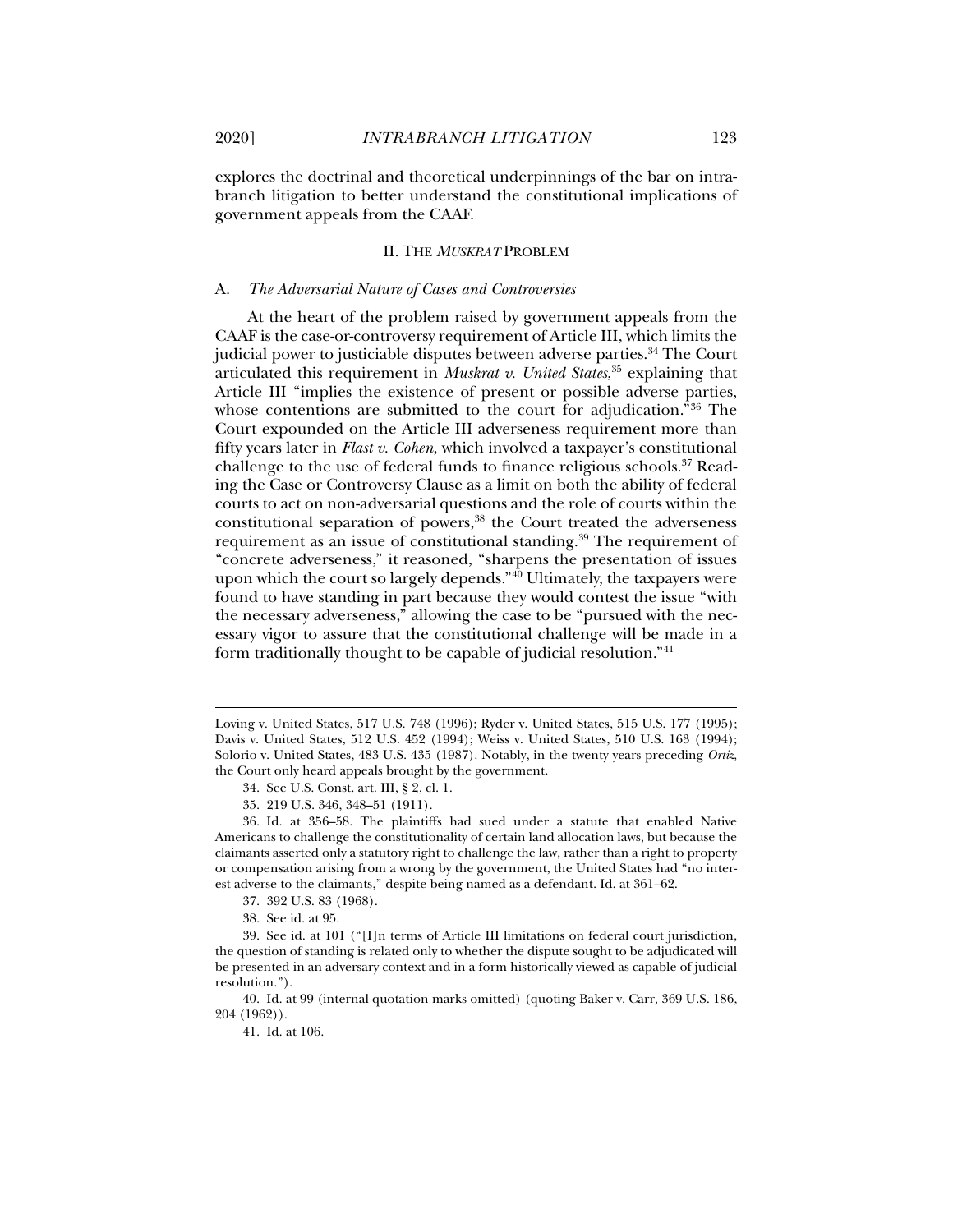More recently, the Court suggested that adverseness may be a prudential justiciability requirement, rather than a constitutional one. Quoting the same language as *Flast*, the majority in *United States v. Windsor* explained that "[e]ven when Article III permits the exercise of federal jurisdiction, prudential considerations demand that the Court insist upon 'that concrete adverseness which sharpens the presentation of issues upon which the court so largely depends."<sup>42</sup> Facing arguments that the government's refusal to defend the Defense of Marriage Act eliminated the adverse interests of the government and a taxpayer who was denied a refund under the Act, the Court determined that adverseness was a "judicially selfimposed limit" that could be satisfied by the willingness of an amicus curiae to defend the Act in the government's place.<sup>43</sup> Justice Scalia, in dissent, objected to the notion that a third party could ensure sufficiently adversarial presentation of the issues in otherwise friendly litigation, arguing that "the existence of a controversy is not a 'prudential' requirement that we have invented, but an essential element of an Article III case or controversy."44

With this background, government appeals to the Supreme Court from the CAAF present an interesting case study in adverseness. While adverseness certainly exists in an initial court-martial proceeding, a CAAF decision in favor of the servicemember represents a final decision on behalf of the executive branch,<sup>45</sup> bringing the interests of the servicemember and the executive into accord and eliminating any "case or controversy" that might exist between the two parties. $46$  An argument could be made that, under *Windsor*, the adverseness requirement is prudential and was waived by Congress through the deliberate provision for government appeals from the CAAF under the Military Justice Act,<sup>47</sup> eliminating any Article III concern. Likewise, one could argue that although the conflict between the military justice system—as represented by the CAAF—and the servicemember has ceased to exist, the Solicitor General's intervention represents an ongoing conflict between the interests of the servicemember and the United States government.

But the adverseness issue runs much deeper than the relationship of the servicemember and the military, raising unique separation of powers concerns that override both of these counterarguments. For the Solicitor General to appeal a decision of the CAAF, the Department of Justice is

 <sup>42. 570</sup> U.S. 744, 760 (2013) (quoting *Baker*, 369 U.S. at 204).

 <sup>43.</sup> See id. at 757.

 <sup>44.</sup> Id. at 786 (Scalia, J., dissenting).

 <sup>45.</sup> See supra notes 28–32 and accompanying text.

 <sup>46.</sup> Cf. Comm'r v. Liberty Bank & Tr. Co., 59 F.2d 320, 322 (6th Cir. 1932) (raising the question of whether a justiciable case or controversy existed in suits by the Commissioner of Internal Revenue to challenge administrative judgments of the Board of Tax Appeals).

 <sup>47.</sup> See Bennett v. Spear, 520 U.S. 154, 162 (1997) ("[U]nlike their constitutional counterparts, [prudential justiciability requirements] can be modified or abrogated by Congress."); supra note 22 and accompanying text.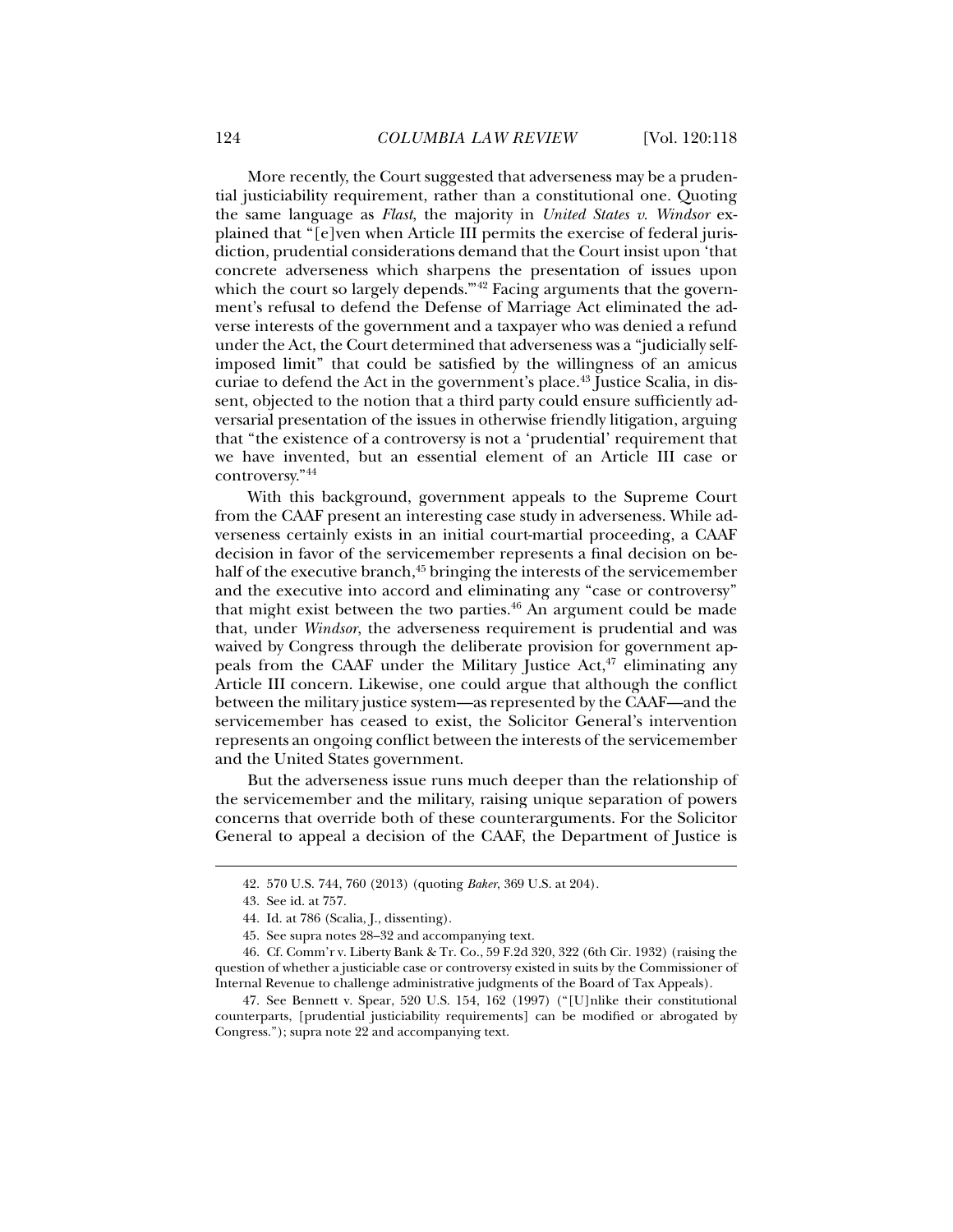effectively required to bring a case in federal court challenging the final determination of another executive branch entity, adding an interesting wrinkle to the *Muskrat* problem.<sup>48</sup> Government appeals from the CAAF therefore present a particular adverseness problem known as intrabranch litigation, in which a court is asked to a adjudicate a dispute arising between two entities within a single branch of government. As the next section explores, allowing executive appeals from the final decision of another executive branch entity undermines the concept of the unitary executive and would seem to violate the Court's prior holdings that "no person may sue himself."49

#### B. *The Justiciability of Intrabranch Litigation*

Government appeals from the CAAF, which require one member of the executive branch to bring a suit challenging the final determination of another executive branch official, represent an intrabranch conflict, giving rise to a particularly complicated instance of non-adversarial presentation. The Supreme Court has addressed the justiciability of executive challenges to executive action several times, beginning with *Hayburn's Case*, which arose from a statute providing pension benefits to veterans of the Revolutionary War.50 The program was to be administered by federal circuit courts, which would make recommendations to the Secretary of War for the provision of benefits to individual veterans.<sup>51</sup> The procedural history of the case is complicated, but eventually resulted in Attorney General Edmund Randolph suing for a writ of mandamus against the Secretary of War on behalf of William Hayburn, a veteran whose circuit court had refused to administer his pension.<sup>52</sup> Ultimately, the issue was mooted before the Court decided the case, though all six of the Justices discussed their thoughts on the matter while riding circuit.<sup>53</sup> The reasoning in these opinions is varied, but many Justices expressed concerns with the ability of the executive branch to overrule their determination, as well as with the limits of judicial power.54 While the precise reasoning of the Justices remains unclear today, scholars have suggested that they may have been concerned about the adversarial issue of the Attorney General suing the Secretary of

 <sup>48.</sup> See supra notes 34–44 and accompanying text.

 <sup>49.</sup> United States v. Interstate Commerce Comm'n, 337 U.S. 426, 430 (1948).

 <sup>50.</sup> See 2 U.S. (2 Dall.) 409 (1792); Susan Low Bloch, The Early Role of the Attorney General in Our Constitutional Scheme: In the Beginning There Was Pragmatism, 1989 Duke L.J. 561, 590–91.

 <sup>51.</sup> See Bloch, supra note 50, at 590–91.

 <sup>52.</sup> See id. at 598.

 <sup>53.</sup> See *Hayburn's*, 2 U.S. (2 Dall.) at 410 n.†; see also Bloch, supra note 50, at 591–96.

 <sup>54.</sup> See *Hayburn's*, 2 U.S. (2 Dall.) at 410 n.† (explaining the Justices' concerns that "if, upon that business, the court had proceeded, its judgements . . . might, under the same act, have been revised and controuled by the legislature, and by an officer in the executive department").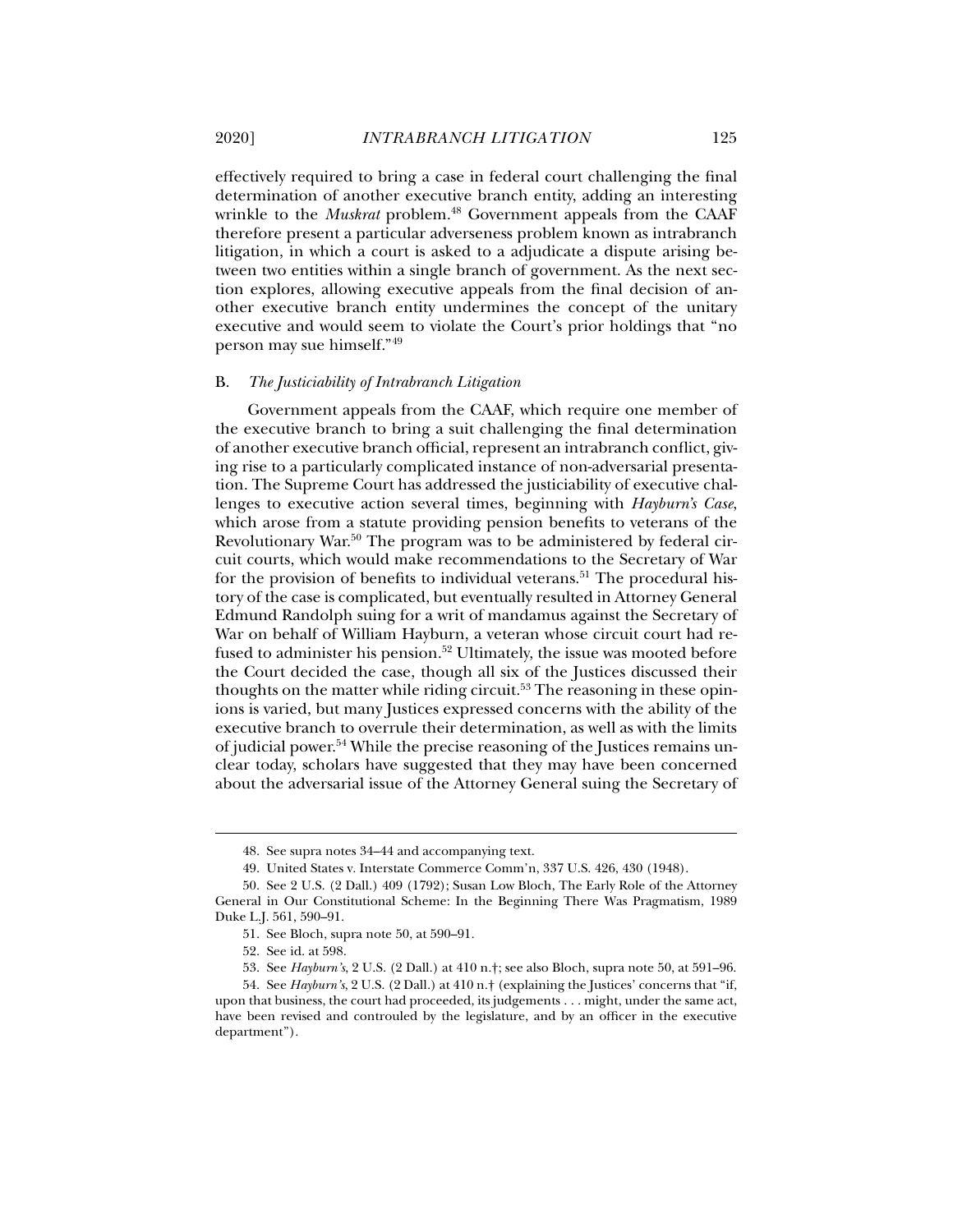War.<sup>55</sup> At the very least, the Court avoided setting a precedent permitting this type of intrabranch litigation.<sup>56</sup>

Concerns with intrabranch litigation remain salient today, largely as a result of the unitary executive theory, which posits that the President must have broad power to control each component of the executive branch.<sup>57</sup> The unitary executive theory draws on the text of Article II, along with statements from the Framers, to argue that the Constitution vests broad power in the President to oversee the execution of the law.58 These readings have increased in popularity over time, to the point that one scholar has noted that "[t]he theory of the unitary executive is a theory no longer. . . . Each President exceeds his predecessor's control of the Fourth Branch."<sup>59</sup> The development of this vision of executive power is especially striking in the context of the Court's recent removal jurisprudence. $60$ 

 58. See Steven G. Calabresi & Saikrishna B. Prakash, The President's Power to Execute the Laws, 104 Yale L.J. 541, 570–84 (1994) (providing a textual argument for broad executive power based on the Vesting Clause and Take Care Clause); see also 1 Annals of Cong. 463 (1789) (Joseph Gales ed., 1834) (statement of James Madison) ("If the Constitution has invested all Executive power in the President, . . . the Legislature has no right to diminish or modify his Executive authority . . . . I conceive that if any power whatsoever is in its nature Executive, it is the power of appointing, overseeing, and controlling those who execute the laws."); The Federalist No. 70, at 1052 (Alexander Hamilton) (Project Gutenberg ed., 2009) ("[O]ne of the weightiest objections to a plurality in the Executive, and which lies as much against the last as the first plan, is, that it tends to conceal faults and destroy responsibility."); Lawson, supra note 57, at 1243 n.69 (summarizing arguments that the unitary executive theory can only be textually based in the Article II Vesting Clause because the Take Care Clause imposes a duty on the executive branch rather than conferring power).

 59. Kathryn E. Kovacs, Rules About Rulemaking and the Rise of the Unitary Executive, 70 Admin. L. Rev. 515, 516 (2018).

 60. Compare Free Enter. Fund v. Pub. Co. Accounting Oversight Bd., 561 U.S. 477 (2010) (striking down the Sarbanes–Oxley Act's double for-cause removal protections), with Morrison v. Olson, 487 U.S. 654, 705 (1988) (Scalia, J., dissenting) (providing the sole vote against the 1978 Ethics in Government Act's removal restrictions on the grounds that Article II does not vest "*some* of the executive power, but *all* of the executive power"). The Court's most recent removal case, involving the constitutionality of the Consumer Financial

 <sup>55.</sup> See Bloch, supra note 50, at 611 ("In today's parlance, the justices might have questioned first, whether there exists a justiciable controversy when the Attorney General sues the Secretary of War pursuant to an agreement reached under orders from Congress . . . .").

 <sup>56.</sup> Joseph W. Mead, Interagency Litigation and Article III, 47 Ga. L. Rev. 1217, 1233 (2013). In another early case, the Court determined that "where the United States is a party, and is represented by the Attorney-General . . . , no counsel can be heard in opposition on behalf of any other of the departments of the government." The Gray Jacket II, 72 U.S. (5 Wall.) 370, 371 (1866).

 <sup>57.</sup> See Gary Lawson, The Rise and Rise of the Administrative State, 107 Harv. L. Rev. 1231, 1242 (1994) ("[The] power to execute the laws is vested, not in the executive department . . . , but in 'a President of the United States of America.' . . . Any plausible theory of the federal executive power must acknowledge and account for this vesting of the executive power in the person of the President."); Lawrence Lessig & Cass R. Sunstein, The President and the Administration, 94 Colum. L. Rev. 1, 8 (1994) (explaining that under the "strong" version of the unitary executive theory, all officers "must either be removable at the President's discretion or be subject to presidential countermand in the context of policy disagreements").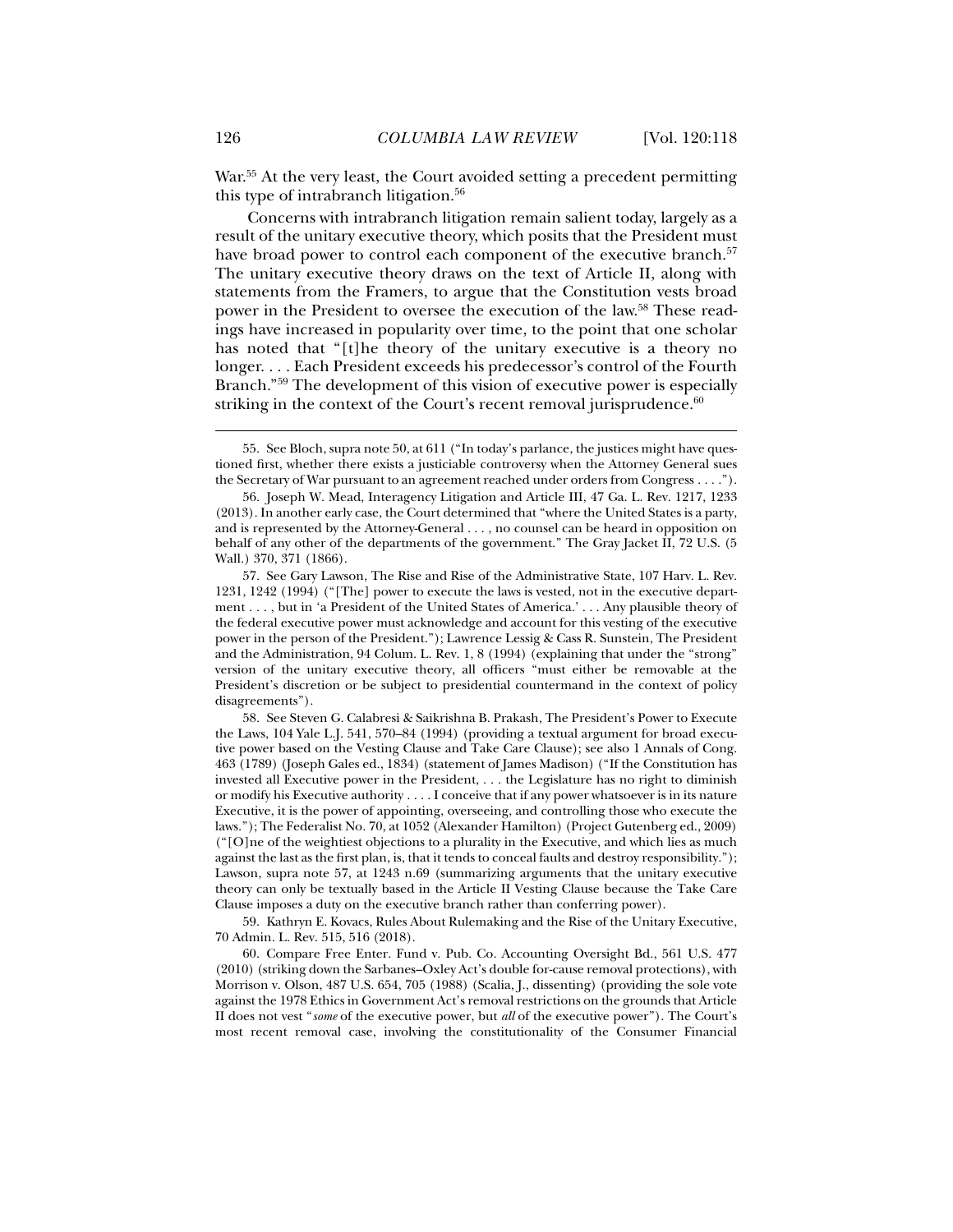Under the unitary executive theory, one facet of the problem presented by intrabranch litigation is the possibility that these suits negate adverseness.61 If executive branch officers are "alter ego[s]" of the President,<sup>62</sup> a suit by the Solicitor General challenging the final decision of the CAAF would effectively represent a suit by the President against himself.<sup>63</sup> Intrabranch suits, therefore, "undercut the conception of a unitary executive under which each official's decision represents that of the president."64 Viewing the executive branch as a hierarchy overseen by the President, intrabranch litigation does not provide the court with a pair of litigants with adverse interests.<sup>65</sup>

Setting aside this formalist presentation of the unitary executive theory, a distinct separation of powers problem arises from the implication that courts, rather than the President, are best equipped to settle disputes within the executive branch.<sup>66</sup> If the Constitution is read as establishing a unitary executive responsible for overseeing the work of the administrative state, permitting the courts to resolve executive intrabranch conflicts appears to encroach on the power of the President to control his subordinates.67 An alternate way of viewing this problem is the concern raised in *Hayburn's Case*: Even if a court issues a ruling in an intrabranch dispute, it may be treated as an advisory opinion subject to revision by the President.<sup>68</sup> These concerns about the proper judicial role and the separation of powers are particularly salient in light of the other avenues available for

 61. See Michael Herz, *United States v. United States*: When Can the Federal Government Sue Itself?, 32 Wm. & Mary L. Rev. 893, 914 (1991).

62. Myers v. United States, 272 U.S. 52, 133 (1926) (emphasis omitted).

66. See id. at 914.

Protection Bureau's status as an independent agency headed by a single director, has yet to be decided. At oral argument, a majority of the Court seemed inclined to determine that the agency's structure represented an unconstitutional limitation on presidential control. See, e.g., Transcript of Oral Argument at 64, Seila Law LLC v. CFPB, No. 19-7 (U.S. Mar 3, 2020) (Roberts, C.J.) ("[T]he buck stops here quote was quoted in our recent decision in Free Enterprise. Do you think . . . that recent precedent should have a binding . . . effect on how the Court addresses this case?").

 <sup>63.</sup> See Herz, supra note 61, at 914 ("[A] unified executive might be the sort of single 'person' incapable of having a case or controversy with itself. More precisely, the President's control over the potential litigants and their shared assignment to execute the laws would negate adversity.").

 <sup>64.</sup> Harold J. Krent, The Sometimes Unitary Executive: Presidential Practice Throughout History, 25 Const. Comment. 489, 510 (2009) (book review); see also Herz, supra note 61, at 897.

 <sup>65.</sup> See Herz, supra note 61, at 923 ("Interagency litigation does seem inconsistent with a model of centralized, hierarchical, and self-contained decisionmaking.").

 <sup>67.</sup> See Krent, supra note 64, at 512–13; see also Herz, supra note 61, at 897 ("This separation of powers concern is underlined by the Framers' adoption of a unitary executive, with a single, accountable head—a structure that seems inconsistent with allowing agencies to turn to courts to settle their disputes.").

 <sup>68.</sup> See supra note 54 and accompanying text.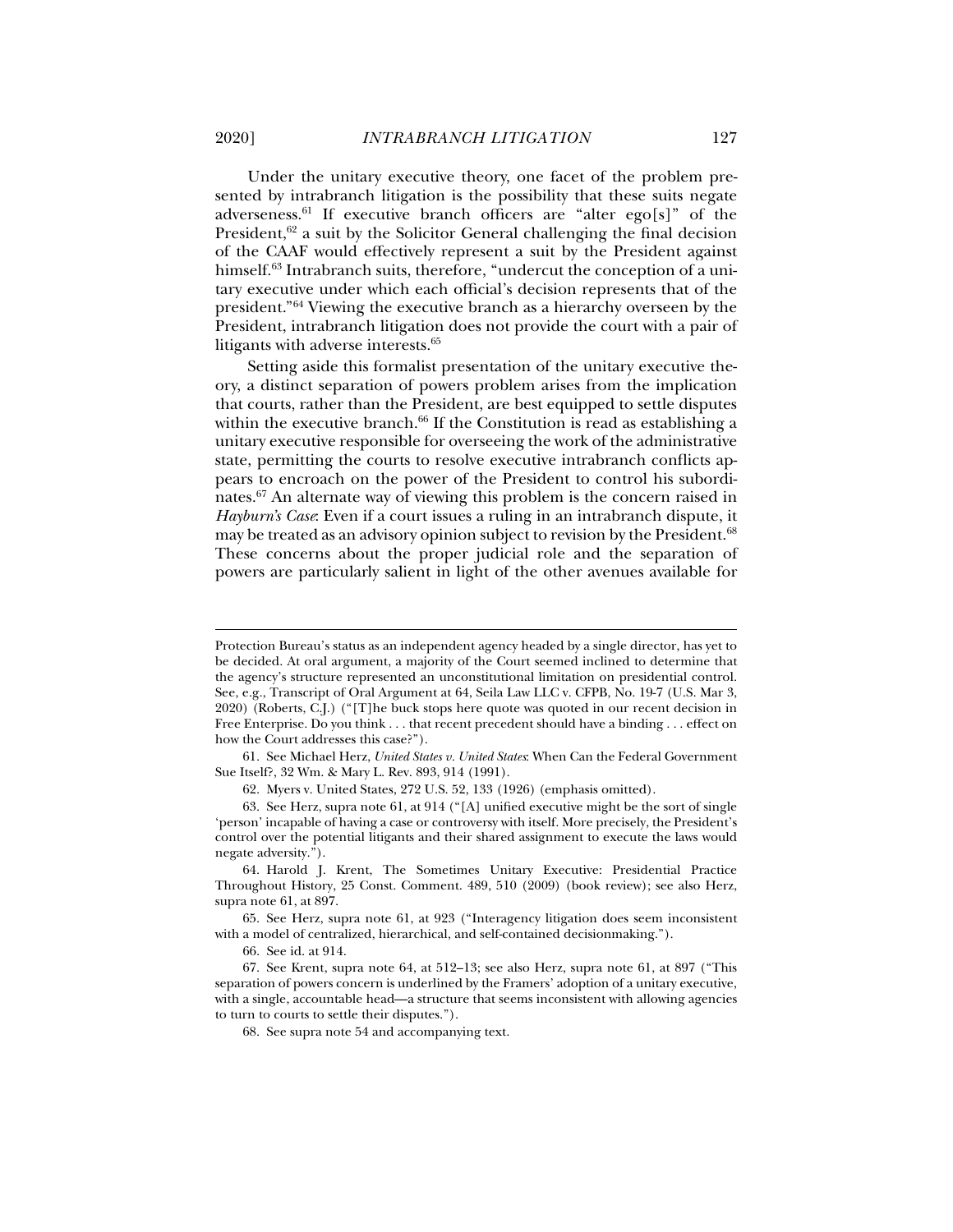resolving intrabranch disputes.<sup>69</sup> In spite of these theoretical tensions, however, "presidents have acquiesced in congressional schemes that pit one agency against the other."70 It is therefore worthwhile to explore the instances in which these suits have been permitted.

1. *Looking Behind the Named Parties.* — In some instances, the Court has allowed intrabranch litigation when one party in the dispute does not represent the United States in a regulatory capacity. In *United States v. Interstate Commerce Commission (ICC)*, for example, the Court allowed the Department of Justice to challenge a decision of the Interstate Commerce Commission after scrutinizing the underlying interests being litigated.<sup>71</sup> Acknowledging "the long-recognized general principle that no person may sue himself," the Court held that "courts must look behind names that symbolize the parties to determine whether a justiciable case or controversy is presented."72 In the case before the Court, the United States had filed a complaint with the Commission alleging that a railroad had illegally charged it for wharfage services that the government had provided itself.73 When the Commission ordered the United States to pay the charge, the government brought an action in federal court to set the Commission's order aside.74 Because all actions against the Commission were statutorily required to be brought against the United States, the government was made a defendant in the action.<sup>75</sup> Although the Court noted that "the formal appearance of the Attorney General for the Government as statutory defendant does create a surface anomaly,"76 the suit was allowed to proceed because the United States' underlying interest as a plaintiff was that of a shipper using the railroads, rather than a regulator.<sup>77</sup> The Court developed this line of reasoning further in *Director, Office of Workers' Compensation Programs v. Newport News Shipbuilding & Dry Dock Co.*, when it held that an officer in the Department of Labor did not have standing to challenge a determination of the Department's Benefits Review Board.78 The case arose from a claim for disability benefits, which was partially denied by the Benefits Review Board and then appealed to the Fourth Circuit by the Department's Director of the Office of Workers' Compensation

 77. See id. at 430 ("[T]he Government is not less entitled than any other shipper to invoke administrative and judicial protection.").

 <sup>69.</sup> For example, intrabranch dispute resolution has historically been provided by Executive Order through the Federal Legal Council. Exec. Order No. 12,146, 3 C.F.R. § 409 (1979).

 <sup>70.</sup> Krent, supra note 64, at 511.

 <sup>71. 337</sup> U.S. 426, 430 (1948).

 <sup>72.</sup> Id. at 430.

 <sup>73.</sup> See id. at 428.

 <sup>74.</sup> Id. at 429.

 <sup>75.</sup> Id.

 <sup>76.</sup> Id. at 432.

 <sup>78. 514</sup> U.S. 122, 125–30 (1995).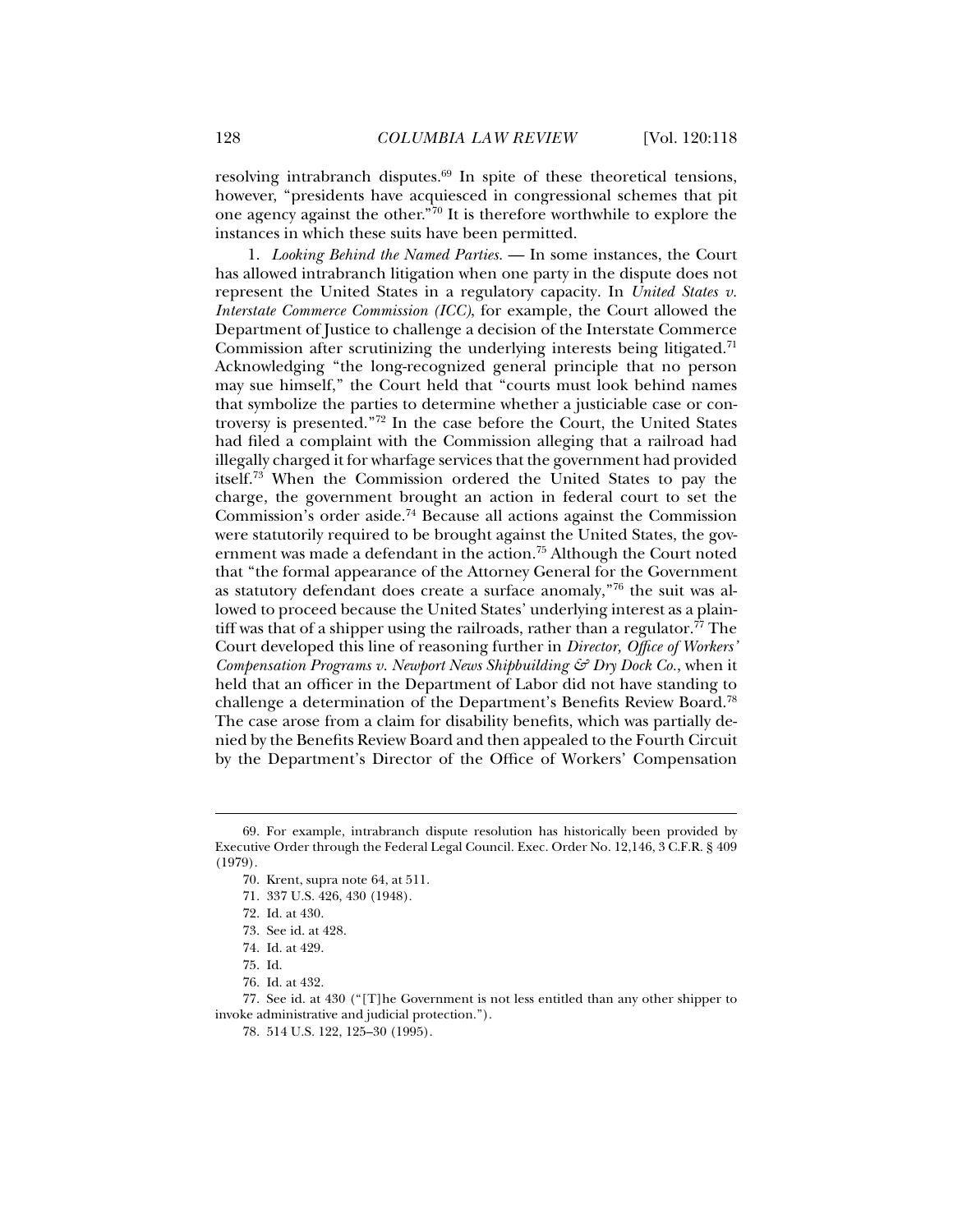Programs.79 The case was distinguished from *ICC* on the ground that the government's standing in that case was based on its role as a market participant, whereas in this instance the Director was bringing suit as an administrator to contest the Board's determination when the benefits claimant declined to do so.<sup>80</sup> Because there was no precedent recognizing standing for an intrabranch suit in which the government plaintiff could only claim an interest "in its regulatory or policymaking capacity,"81 the Court concluded that allowing the suit to proceed "would put the federal courts into the regular business of deciding intrabranch and intra-agency policy disputes—a role that would be most inappropriate."82

2. *Applying the* ICC *Carve-Out to the CAAF.* — In a way, government appeals from the CAAF present the inverse of the scenario discussed in *ICC*. 83 On appeal from the CAAF, the named parties are the United States and the servicemember—a facially adverse conflict. However, upon closer examination, the servicemember has received a favorable ruling from the CAAF, bringing their interest into accord with the executive entity permitted to speak with finality on the matter. $84$  A government appeal from this determination therefore represents an executive challenge to the determination of the CAAF, another executive branch entity, triggering the prohibition on one party suing himself.<sup>85</sup>

Applying *ICC*'s test only strengthens the case against this particular form of intrabranch litigation, rather than providing for a clear exception. Under *ICC*, the Court examines the nature of the underlying interests to determine whether the case is truly reflective of a conflict between portions of the executive branch.86 In the case of government appeals from the CAAF, both the Solicitor General and the CAAF are performing their executive branch roles, suggesting that the *ICC* carve-out does not apply.

 <sup>79.</sup> Id. at 123–25.

 <sup>80.</sup> See id. at 124–25, 128.

 <sup>81.</sup> Id. at 127.

 <sup>82.</sup> Id. at 129.

 <sup>83.</sup> Another interesting application of *ICC*'s "look behind names" test arose in *United States v. Nixon*, when a special prosecutor in the Department of Justice subpoenaed evidence from President Richard Nixon. 418 U.S. 683, 687–88 (1974). While Nixon argued that the dispute represented a non-justiciable intrabranch conflict, the Court quickly dismissed this claim, citing *ICC* for the proposition that "justiciability does not depend on such a surface inquiry" and cannot be defeated by the "mere assertion of a claim of an 'intra-branch dispute.'" Id. at 692–93. Looking beyond the named parties, the Court determined that, in light of the unique circumstances—namely, a criminal prosecution involving the President— "the fact that both parties are officers of the Executive Branch cannot be viewed as a barrier to justiciability." Id. at 697. Rather, adverseness was assured despite the appearance of intrabranch conflict because of the independent nature of the Special Prosecutor and the President's "steadfast assertion of privilege against disclosure of the material." Id.

 <sup>84.</sup> See supra section I.C.

 <sup>85.</sup> See supra notes 72–77 and accompanying text.

 <sup>86.</sup> See supra section II.B.1.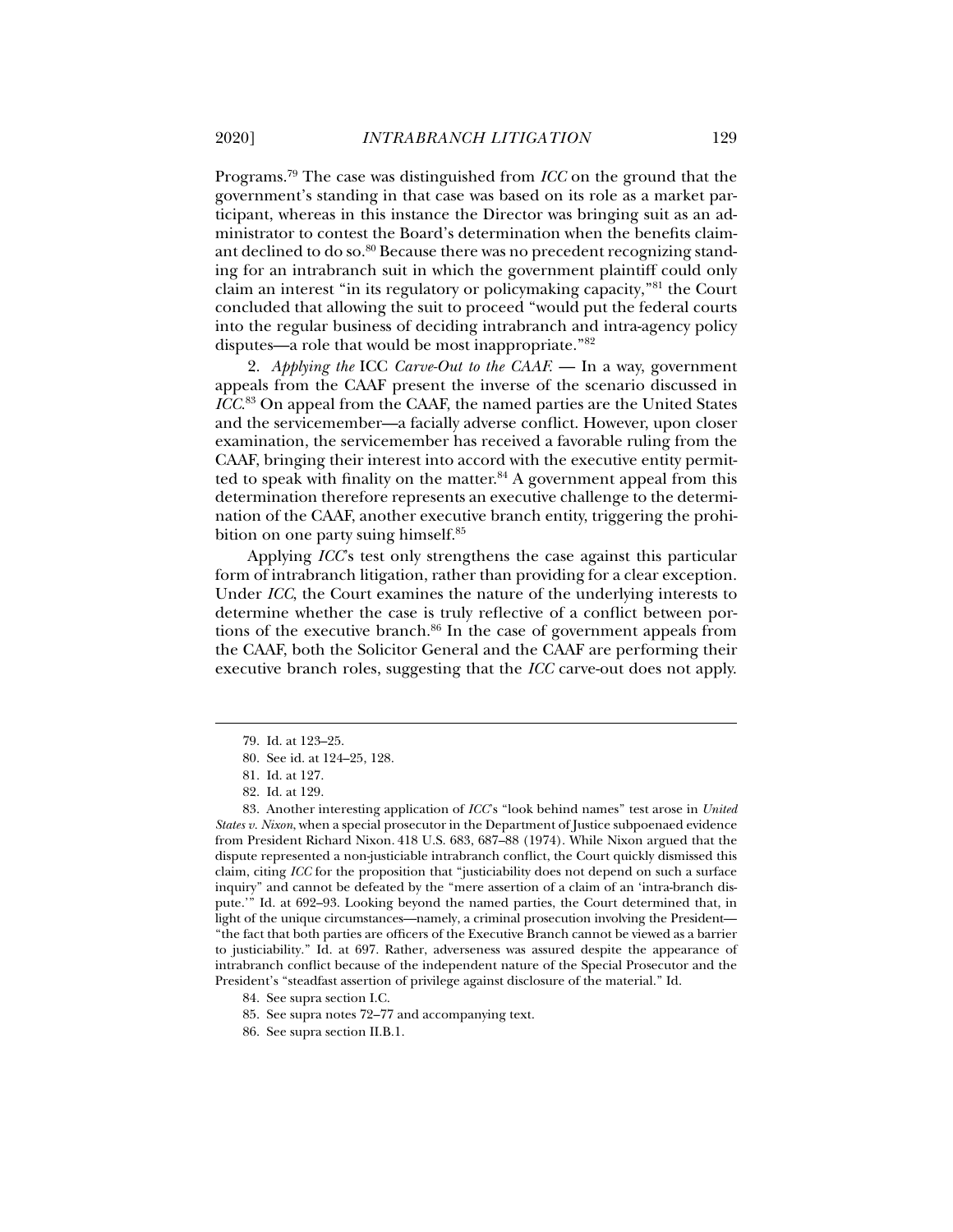Unlike *ICC*, in which the government challenged the Commission's decision as a regulatory beneficiary, the Solicitor General's appeal from the CAAF seeks to vindicate the same interest in military discipline that the CAAF works to achieve.<sup>87</sup> A government appeal, therefore, appears closer to the type of intrabranch dispute in which the government claims an interest in its "regulatory or policymaking capacity."88 As one scholar has explained, "An agency that wants to impose its interpretation of law . . . relies on its piece of the sovereign interest . . . . Intuitively, when both plaintiff and defendant rely on this same sovereign interest to establish an injury, there is no justiciable controversy."89

Arguably, government appeals from the CAAF are distinguishable from the situation in *Newport News* based on the extremity of the government interest, a possibility that the *Newport News* Court noted.<sup>90</sup> Compared to the government interest in labor regulation, the President's constitutional role as Commander in Chief gives rise to a more compelling government interest in overseeing military discipline.<sup>91</sup> However, invoking the Commander in Chief Clause as the basis for recognizing an appeal from the CAAF quickly raises separation of powers concerns. Government appeals from the CAAF are still subject to an adverse determination in the Supreme Court, undercutting any claim that the appeal vindicates the President's constitutional prerogative of overseeing the armed forces. Presumably, the President has other mechanisms for maintaining discipline in the military and does not need to rely on the courts to do so.<sup>92</sup> Regardless, as Part III explains, the Court's recent characterization of the military justice system in *Ortiz* may allow these seemingly conflicting doctrines to be squared.

 91. U.S. Const. art. II, § 2, cl. 1 ("The President shall be Commander in Chief of the Army and Navy of the United States . . . .").

 <sup>87.</sup> See Mead, supra note 56, at 1263–64 ("[N]o agency—as one of many duly empowered agents articulating and advocating for the United States' sovereign interests—can have an interest in adjudicating a claim that amounts to simply rejecting another duly empowered agent's view of those same interests.").

 <sup>88.</sup> See supra notes 78–82 and accompanying text.

 <sup>89.</sup> Mead, supra note 56, at 1264.

 <sup>90.</sup> See Office of Workers' Comp. Programs v. Newport News Shipbuilding & Dry Dock Co., 514 U.S. 122, 130 (1995) ("If [impairment of government interest] alone could ever suffice to contradict the normal meaning of the phrase (which is doubtful), it would have to be an interest of an extraordinary nature, extraordinarily impaired.").

 <sup>92.</sup> While some scholars have suggested intrabranch litigation may be constitutionally permissible when the agency being challenged is independent and therefore subject to limited control by the President outside of litigation, see, e.g., Krent, supra note 64, at 512; Mead, supra note 56, at 1250–51, it is difficult to square this argument with the unitary executive theory in the military justice context. CAAF judges have some independence under 10 U.S.C. § 942, which provides for-cause removal protections and pay that tracks that of Article III judges. 10 U.S.C.  $\S 942(c) - (d)$  (2018). However, the same justifications for insulating agencies like the Federal Election Commission or Securities and Exchange Commission from political control do not extend to the military, where the President retains authority as Commander in Chief.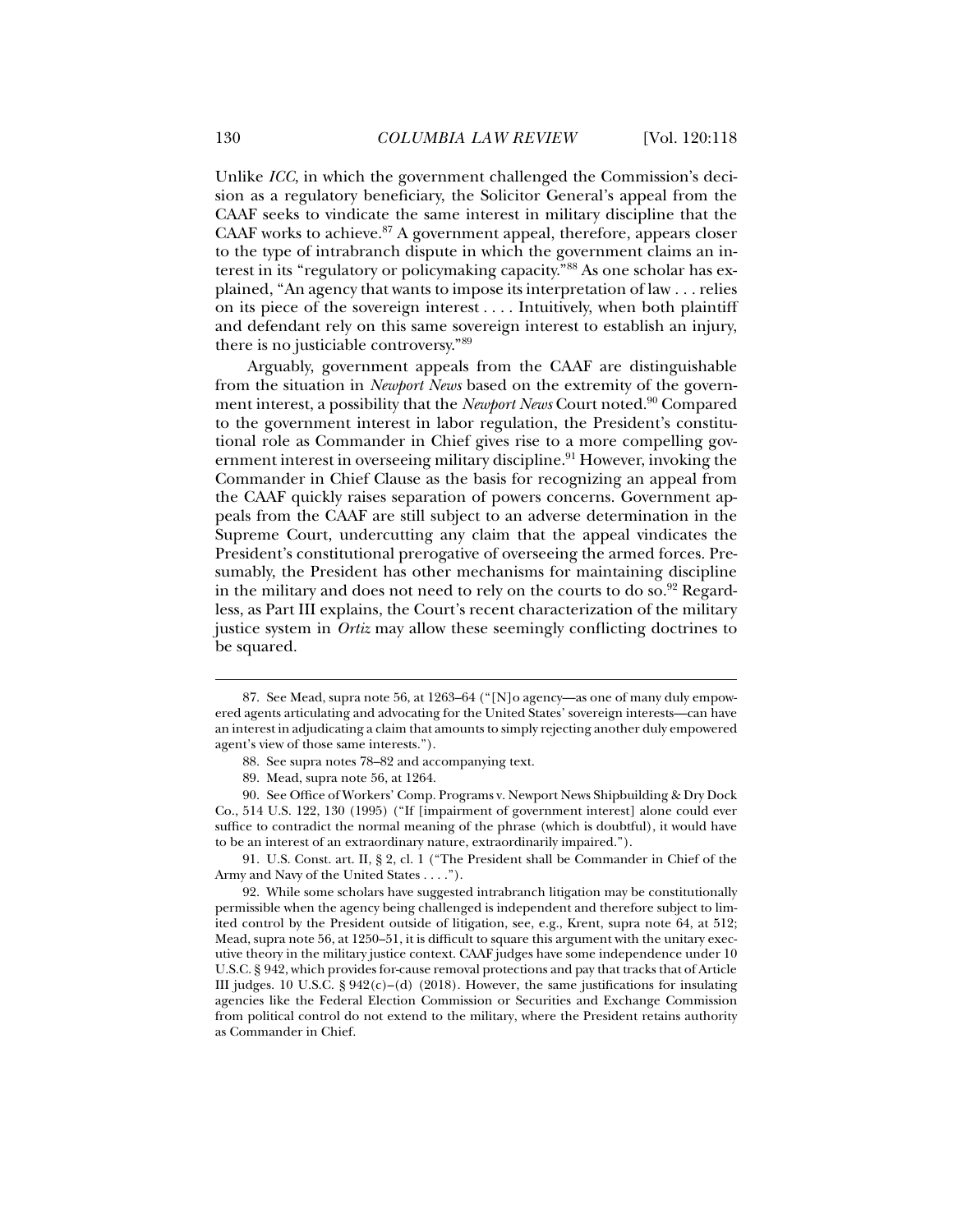# III. *ORTIZ* AND THE CHANGING CONCEPTION OF MILITARY JUSTICE

While the recent decision in *Ortiz* did not directly address the constitutional propriety of government appeals from the CAAF, the Court's characterization of the military justice system may provide a way to reconcile the existence of these appeals with the doctrines discussed above. In his amicus brief, Professor Bamzai argued that, under *Marbury v. Madison*, the Court's appellate jurisdiction does not extend to review of CAAF decisions.93 Because the CAAF is located within the executive branch, Bamzai argued, it does not exercise judicial power and cannot be considered a "court" from which the Supreme Court could hear an appeal under Article III.<sup>94</sup> In upholding the Court's appellate jurisdiction over decisions of the CAAF, Justice Kagan's majority opinion emphasized the "constitutional foundation of courts-martial—as judicial bodies" and minimized the issue of executive control.95 This holding may not accord with the historical view of the military justice system,<sup>96</sup> but instead represents another step in the process of closing the gap between military and civilian justice. $97$ 

In recognizing its appellate jurisdiction, the Court underscored the judicial nature of the CAAF's work.<sup>98</sup> Although the CAAF is not an Article III court, "it stands at the acme of a firmly entrenched judicial system that exercises broad jurisdiction in accordance with established rules and procedures."99 The Court distinguished between acts of "military justice" and extrajudicial "military command,"100 emphasizing the legal rules and principles that guide the actions of military judges.101 These legal formalities, along with the appellate structure of the military justice system, bring the CAAF in line with the judicial power wielded by civilian courts over which the Supreme Court exercises appellate jurisdiction.<sup>102</sup>

 98. See *Ortiz*, 138 S. Ct. at 2176 n.5 ("By adjudicating criminal charges against service members, courts-martial of course help to keep troops in line. But the way they do so—in comparison to, say, a commander in the field—is fundamentally judicial.").

99. Id. at 2180.

 102. See id. at 2170 ("[C]ourts-martial are now subject to several tiers of appellate review, thus forming part of an integrated 'court-martial system' that closely resembles civilian structures of justice."). Although the Court has expressed doubts about the constitutional validity of novel structural devices, the majority did not display the same level of skepticism when evaluating the relatively recent grant of authority to review decisions of the CAAF. See Free Enter. Fund v. Pub. Co. Accounting Oversight Bd., 561 U.S. 477, 505 (2010) ("Perhaps

 <sup>93.</sup> See Bamzai Brief, supra note 3, at 12–14.

 <sup>94.</sup> See id. at 26–29.

 <sup>95.</sup> Ortiz v. United States, 138 S. Ct. 2165, 2175 (2018).

 <sup>96.</sup> See supra section I.A.

 <sup>97.</sup> See Vladeck, supra note 15, at 941, 966–69 ("[M]ilitary courts today look far less 'separate' from civilian courts than they used to, separation that is only further mitigated by the ability of the civilian courts to entertain historically 'military' cases.").

 <sup>100.</sup> Id. at 2175.

 <sup>101.</sup> Id. at 2176 n.5 ("When a military judge convicts a service member . . . [h]e is acting *as a judge*, in strict compliance with legal rules and principles—rather than as an 'arm of military command.'" (quoting id. at 2199 (Alito, J., dissenting))).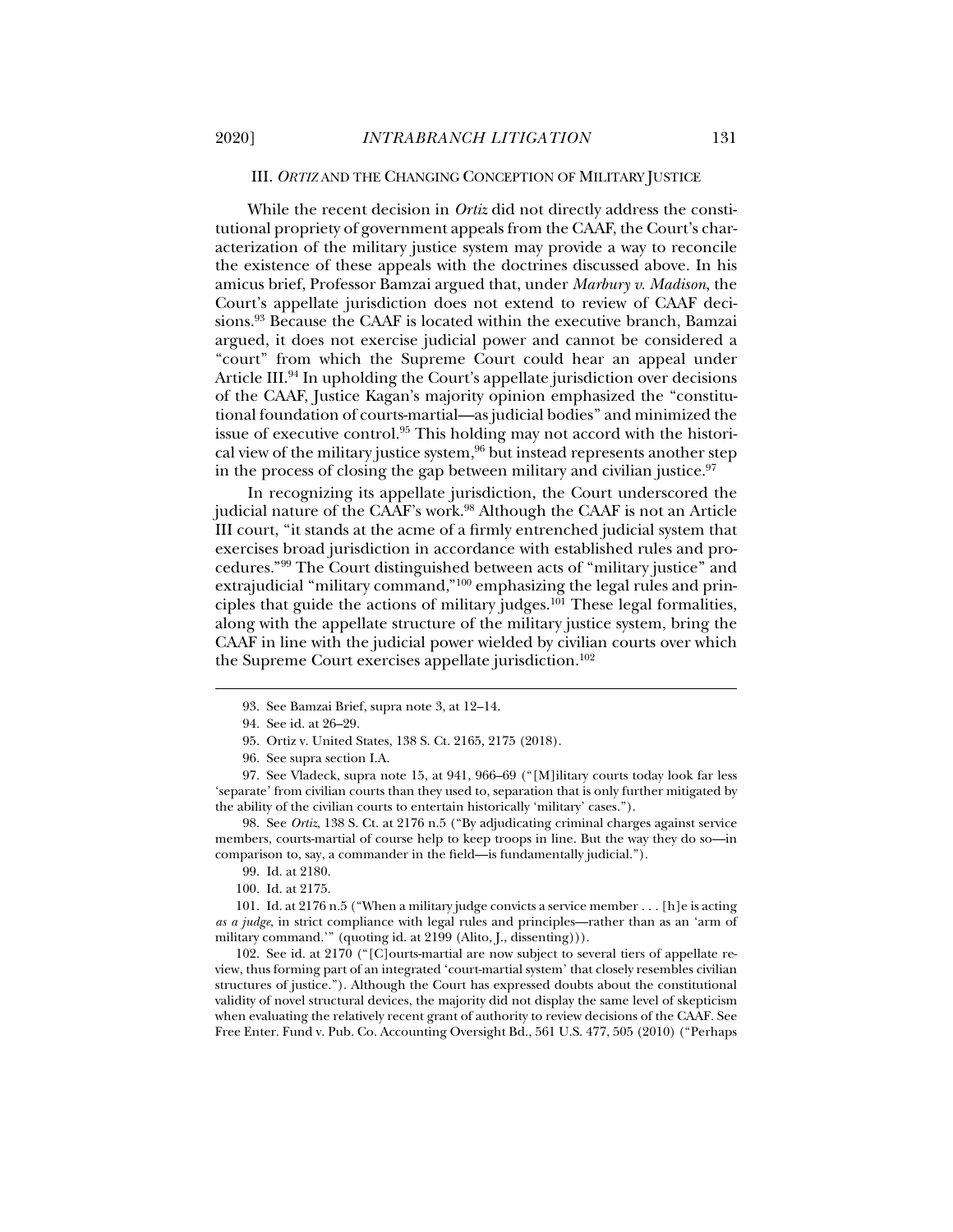While emphasizing the judicial character of CAAF proceedings, the Court also relied on the "constitutional pedigree" of the CAAF to minimize the structural concerns raised in Bamzai's brief.103 The Court reiterated its holding from *Edmond* that the CAAF is located within the executive branch and acknowledged that Congress had established the CAAF under Article I rather than Article III, but did not treat these facts as dispositive.104 Instead, Justice Kagan explained that the Court's appellate jurisdiction extends beyond overseeing Article III courts.105 In his concurrence, Justice Thomas countered Bamzai's contention that appellate review by the Supreme Court would undermine the unitary executive by emphasizing the existing statutory limits on executive control of the CAAF.106 Justice Alito, joined by Justice Gorsuch, dissented on the grounds that, no matter how judicial its work might look, the CAAF essentially exercises executive power that cannot be reviewed under the Court's appellate jurisdiction.<sup>107</sup> In short, although two Justices were persuaded by Bamzai's strict formalist argument, a sizeable majority of the *Ortiz* Court was unfazed by the separation of powers concerns arising from its review of CAAF decisions, treating the issue instead as one of necessary judicial oversight of what are essentially judicial determinations.

The Court did not address the question of intrabranch litigation in *Ortiz*, but its analysis nevertheless provides a framework for reconciling the appearance of intrabranch litigation in government appeals from the CAAF with the notion that "no person may sue himself."<sup>108</sup> Under the majority's functionalist reasoning, the CAAF is closer to a court exercising judicial power than an agency head exercising executive power.<sup>109</sup> Applying the test from *ICC* and looking beyond the face of the dispute, the appearance of intrabranch conflict between the Solicitor General and the CAAF disappears when viewing the CAAF as a functionally judicial, rather than executive, entity. This conception aligns more closely with Congress's

 106. See id. at 2187 (Thomas, J., concurring) ("The Executive Branch has no statutory authority to review or modify the CAAF's decisions.").

107. See id. at 2190 (Alito, J., dissenting) ("Courts-martial are older than the Republic and have always been understood to be Executive Branch entities that help the President, as Commander in Chief, to discipline the Armed Forces. . . . [They] do not comply with Article III, and thus they cannot exercise the Federal Government's judicial power.").

108*.* United States v. Interstate Commerce Comm'n, 337 U.S. 426, 430 (1948).

 109. See *Ortiz*, 138 S. Ct. at 2174 (describing the CAAF's "essential character" as judicial).

the most telling indication of [a] severe constitutional problem" in the structure of a governmental entity is its "lack of historical precedent."). To the extent that the Court took these arguments into account, it did so indirectly, downplaying the modern restructuring of the military justice system and emphasizing its historical and "constitutional pedigree." See *Ortiz*, 138. S. Ct. at 2173–76.

 <sup>103.</sup> Id. at 2173.

 <sup>104.</sup> See id. at 2176.

 <sup>105.</sup> See id. at 2177–78 (analogizing to the Court's ability to review determinations of state and territorial courts).